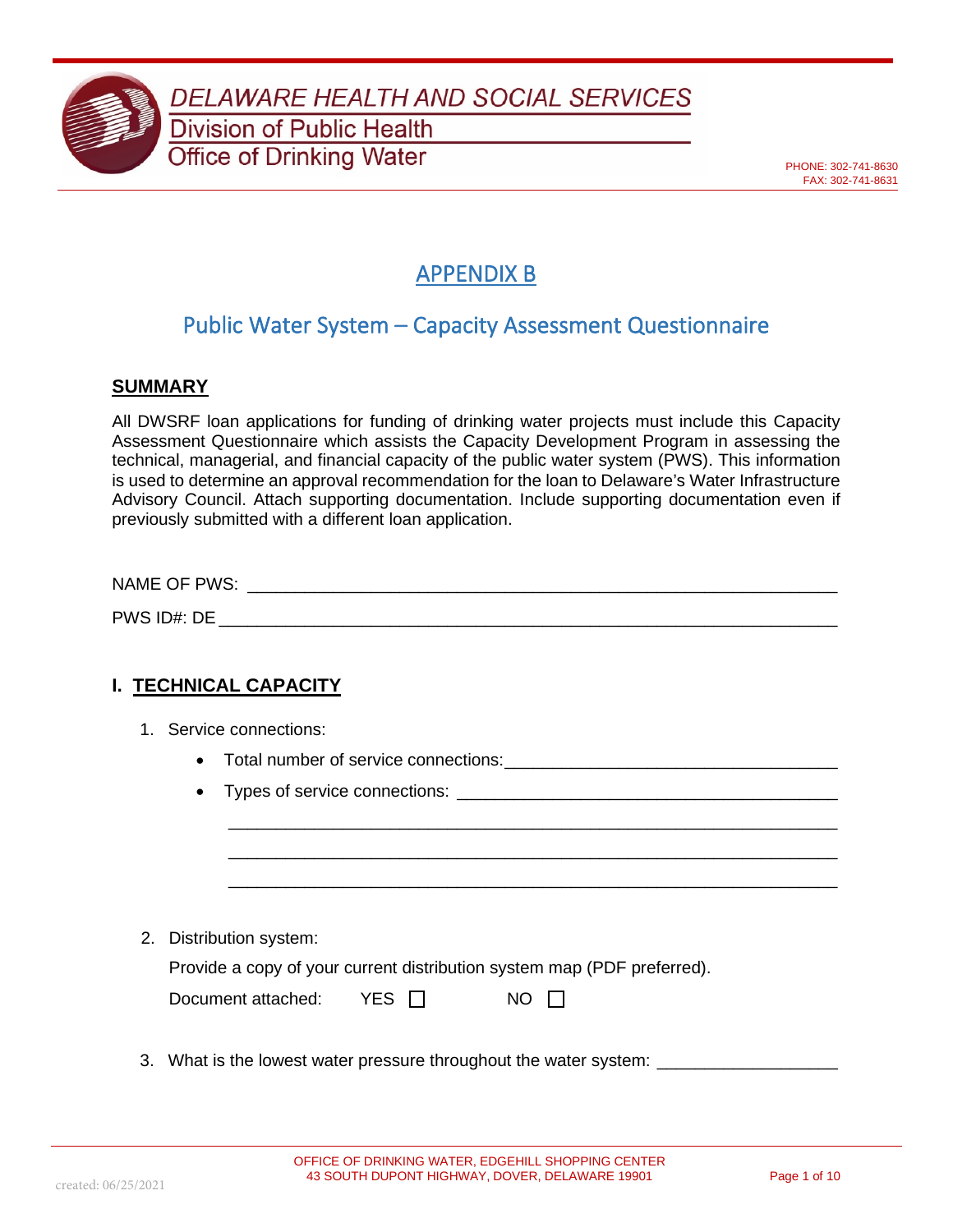- 4. Sanitary Survey:
	- What was the date of the most recent Sanitary Survey conducted by the Office of Drinking Water?
	- List significant defects from that report and identify defects that have not been corrected.

5. List the type and number of drinking water violations (e.g. health-based violations, monitoring and reporting violations, etc.) the water system has received in the past five years.

6. List the contaminant, the Maximum Contaminant Level (MCL), and the level detected for any increased monitoring the water system is required to perform.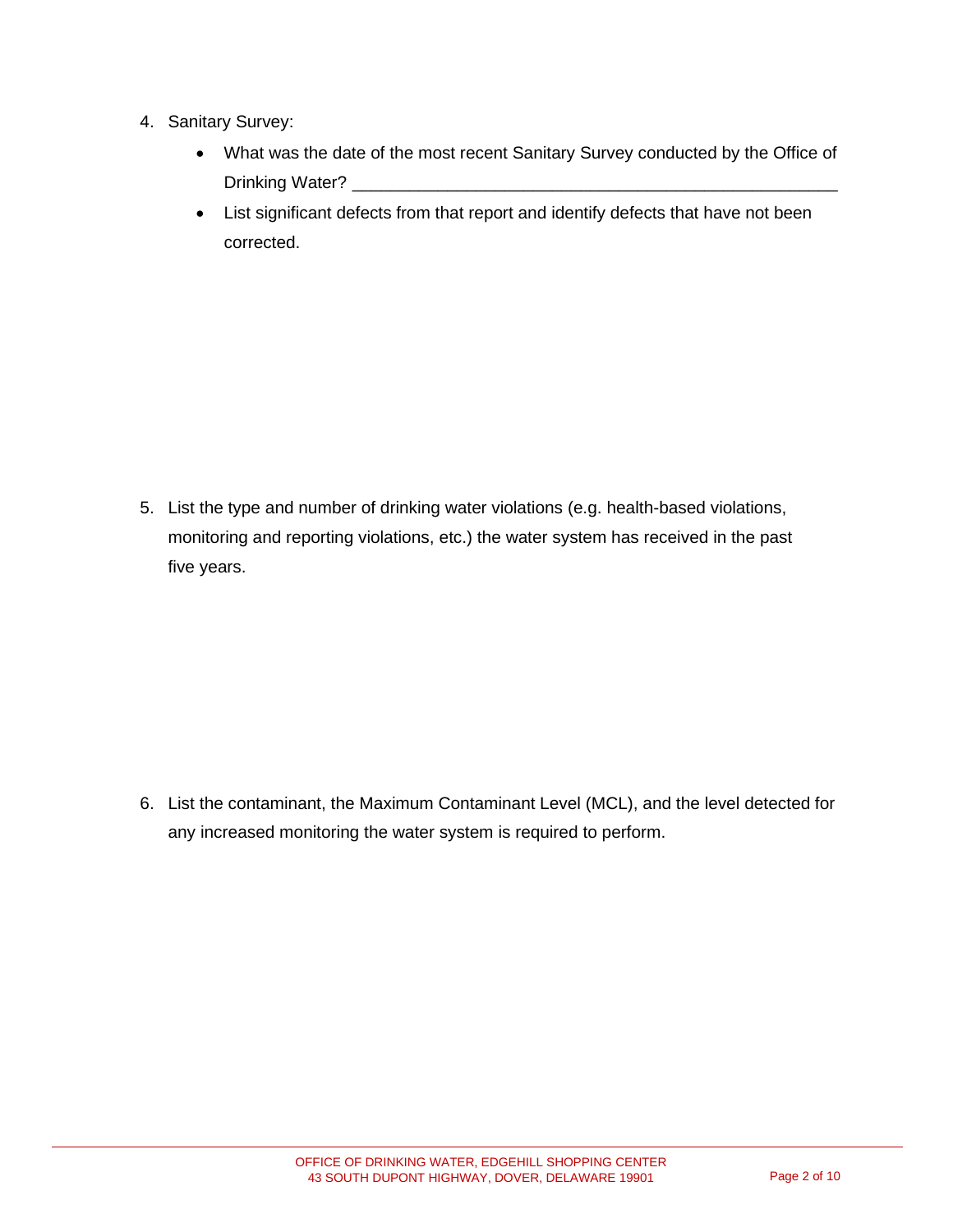- 7. Lead and Copper Rule (LCR):
	- Indicate the number of lead and copper samples you must collect and the monitoring schedule for the water system to maintain compliance.

• Is the water system out of compliance with the LCR?

- I. If in compliance, proceed to #8
- II. If out of compliance, provide the plan of action to return to compliance.

| Document attached: | YES L | $NO$ $\Box$ |
|--------------------|-------|-------------|
|--------------------|-------|-------------|

8. Provide a copy of the last three monthly water works reports as reported to the Office of Drinking Water.

| Documents attached: | YES $\Box$ | $NO$ $\Box$ |
|---------------------|------------|-------------|
|---------------------|------------|-------------|

9. Does the water system have adequate source water capacity? Briefly explain how this is ascertained.

10. Provide a copy of the water system's maintenance schedule or log book listing when and by whom the following tasks are performed:

• Tank inspections frequency: \_\_\_\_\_\_\_\_\_\_\_\_\_\_\_\_\_\_\_\_\_\_\_\_\_\_\_\_\_\_\_\_\_\_\_\_\_\_\_\_\_ • Performed by:  $\overline{\phantom{a} \phantom{a}}$ Document attached: YES □ NO □

| OFFICE OF DRINKING WATER, EDGEHILL SHOPPING CENTER |  |  |
|----------------------------------------------------|--|--|
| 43 SOUTH DUPONT HIGHWAY, DOVER, DELAWARE 19901     |  |  |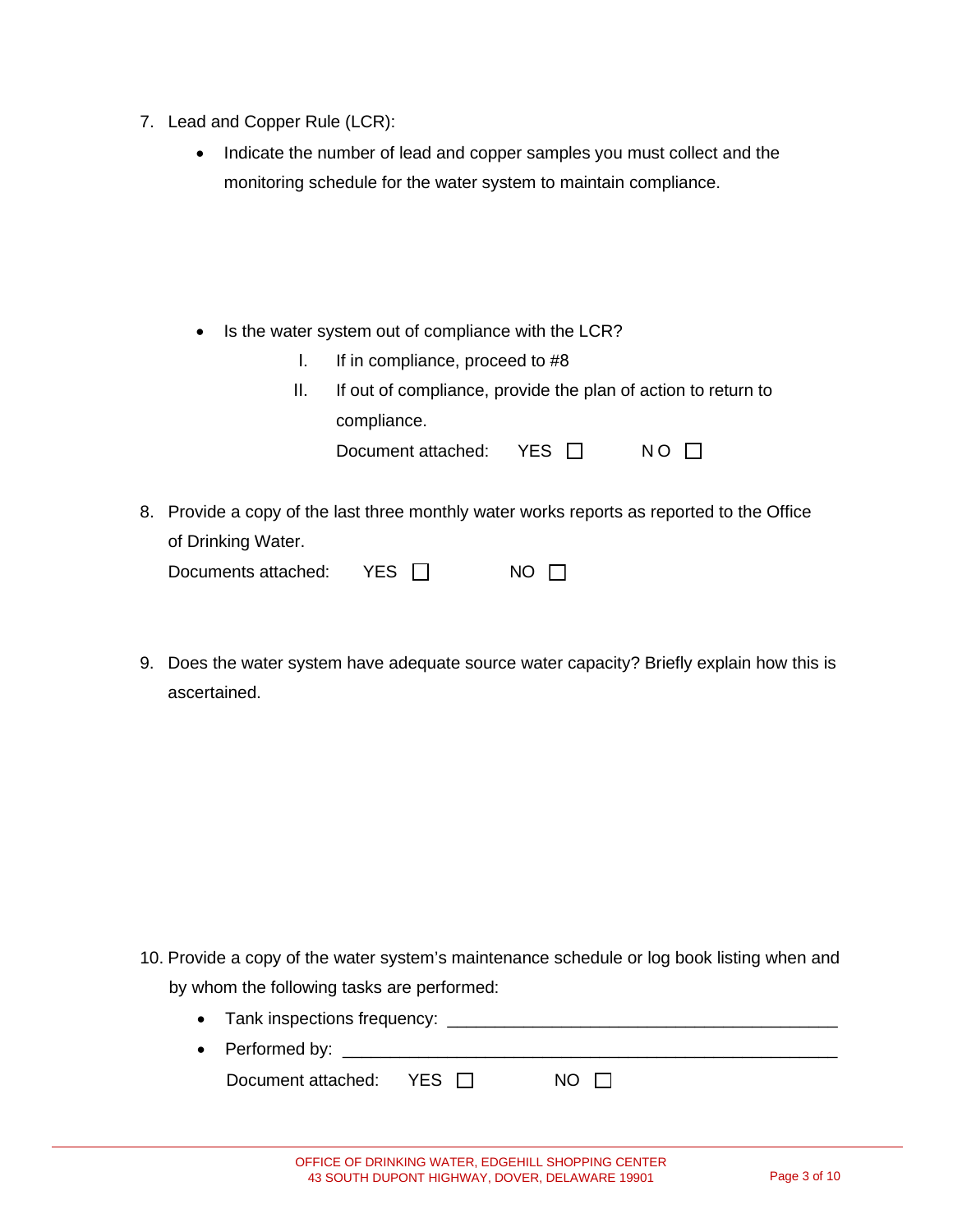| $\bullet$                                                                                                                                           |                               |             |                                                                                                                 |  |
|-----------------------------------------------------------------------------------------------------------------------------------------------------|-------------------------------|-------------|-----------------------------------------------------------------------------------------------------------------|--|
| ٠                                                                                                                                                   |                               |             |                                                                                                                 |  |
|                                                                                                                                                     | Document attached: $YES \Box$ |             | $NO$ $\Box$                                                                                                     |  |
| ٠                                                                                                                                                   |                               |             |                                                                                                                 |  |
| $\bullet$                                                                                                                                           |                               |             |                                                                                                                 |  |
|                                                                                                                                                     | Document attached: YES □      |             | $NO$ $\Box$                                                                                                     |  |
| 11. Provide a copy of the water system's operating plan (standard operating procedures) in<br>place for all treatment plants that serve the system. |                               |             |                                                                                                                 |  |
| Document attached: $YES \Box$                                                                                                                       |                               | $NO$ $\Box$ |                                                                                                                 |  |
| 12. Cross Connection Control Plan:                                                                                                                  |                               |             |                                                                                                                 |  |
| $\bullet$                                                                                                                                           |                               |             | Provide a copy of the water system's cross connection control plan.                                             |  |
| Document attached:                                                                                                                                  |                               | YES $\Box$  | $NO$ $\Box$                                                                                                     |  |
| $\bullet$                                                                                                                                           |                               |             | How many employees have attended cross-connection control training in the                                       |  |
|                                                                                                                                                     |                               |             |                                                                                                                 |  |
|                                                                                                                                                     |                               |             | the contract of the contract of the contract of the contract of the contract of the contract of the contract of |  |

13. List any security upgrades that have been implemented due to the vulnerability assessment or security training.

14. Has local law enforcement been consulted about security issues? If so, briefly describe arrangements that have been made with them to safeguard your water infrastructure.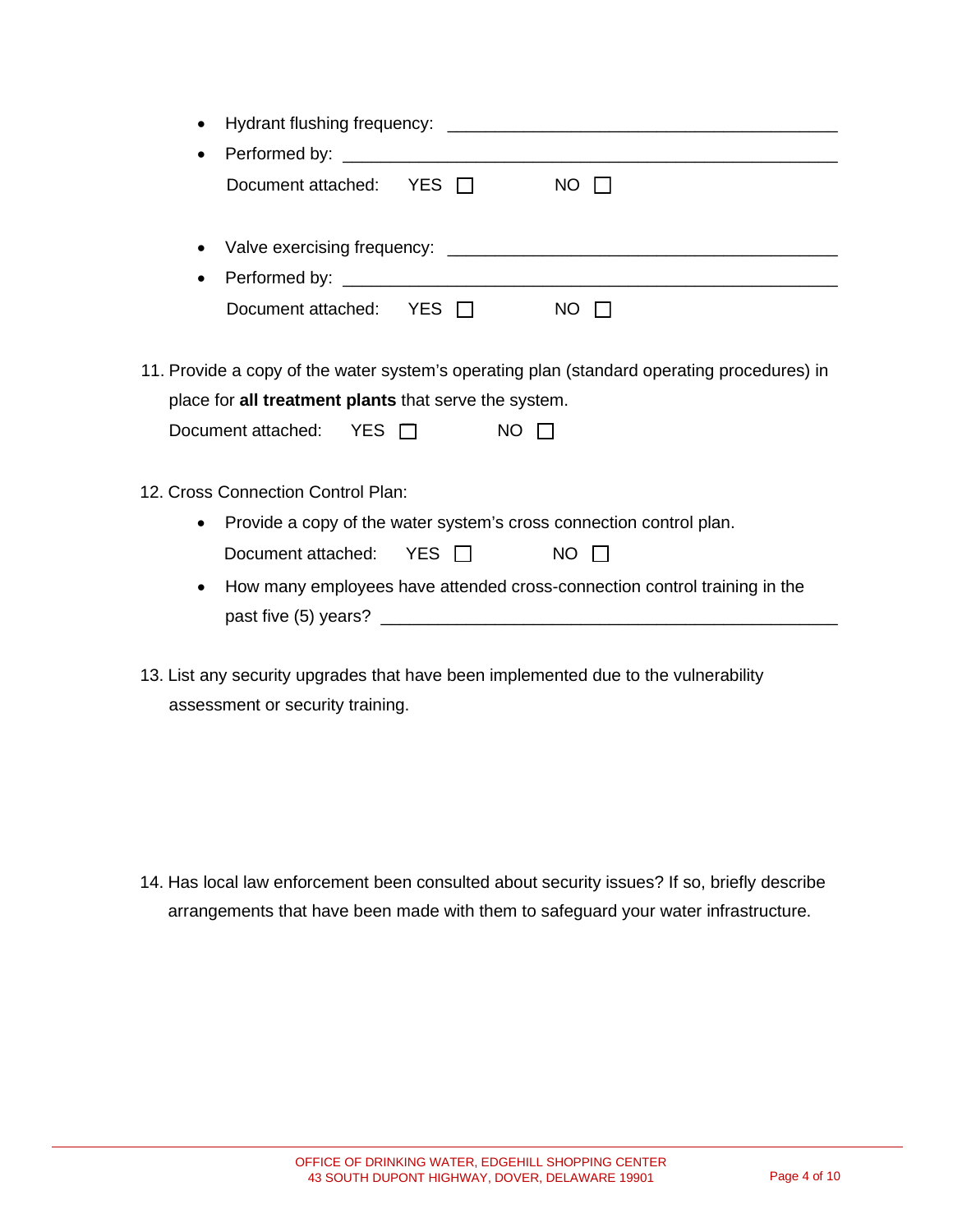| 15. Provide a copy of the water system's communication plan to alert consumers of a threat |
|--------------------------------------------------------------------------------------------|
| to public health.                                                                          |
|                                                                                            |

| Document attached: | YES □ | $NO$ $\Box$ |
|--------------------|-------|-------------|
|--------------------|-------|-------------|

### **II. MANAGERIAL CAPACITY**

- 1. Asset Management Plan:
	- Does the water system have a current asset management plan?

| YES <sub>I</sub>              | NO IT                                                 |     |  |
|-------------------------------|-------------------------------------------------------|-----|--|
|                               | If yes: When was the last time this plan was updated? |     |  |
| • Provide a copy of the plan. |                                                       |     |  |
| Document attached: $YES$      |                                                       | NO. |  |

2. What is the water system's long-term plan for growth, expansion, and/or upgrading the water system to address new regulatory requirements?

3. Consumer Confidence Report:

| $\bullet$ | Was the most recent Consumer Confidence Report (CCR) submitted to the              |        |        |     |  |
|-----------|------------------------------------------------------------------------------------|--------|--------|-----|--|
|           | Office of Drinking Water (ODW) on time?                                            | YES II | NO.    |     |  |
|           | • If YES, was the CCR approved by ODW?                                             | YES IT | NO II  |     |  |
| $\bullet$ | Was the CCR distributed to your customers on time?                                 |        | YES II | NO. |  |
|           |                                                                                    |        |        |     |  |
|           | ovide a copy of the water system's organizational chart that includes water system |        |        |     |  |

4. Provide a copy of the water system's organizational chart that includes water system employees.

| Document attached $YES$ $\Box$ |  | $NO$ $\Box$ |
|--------------------------------|--|-------------|
|--------------------------------|--|-------------|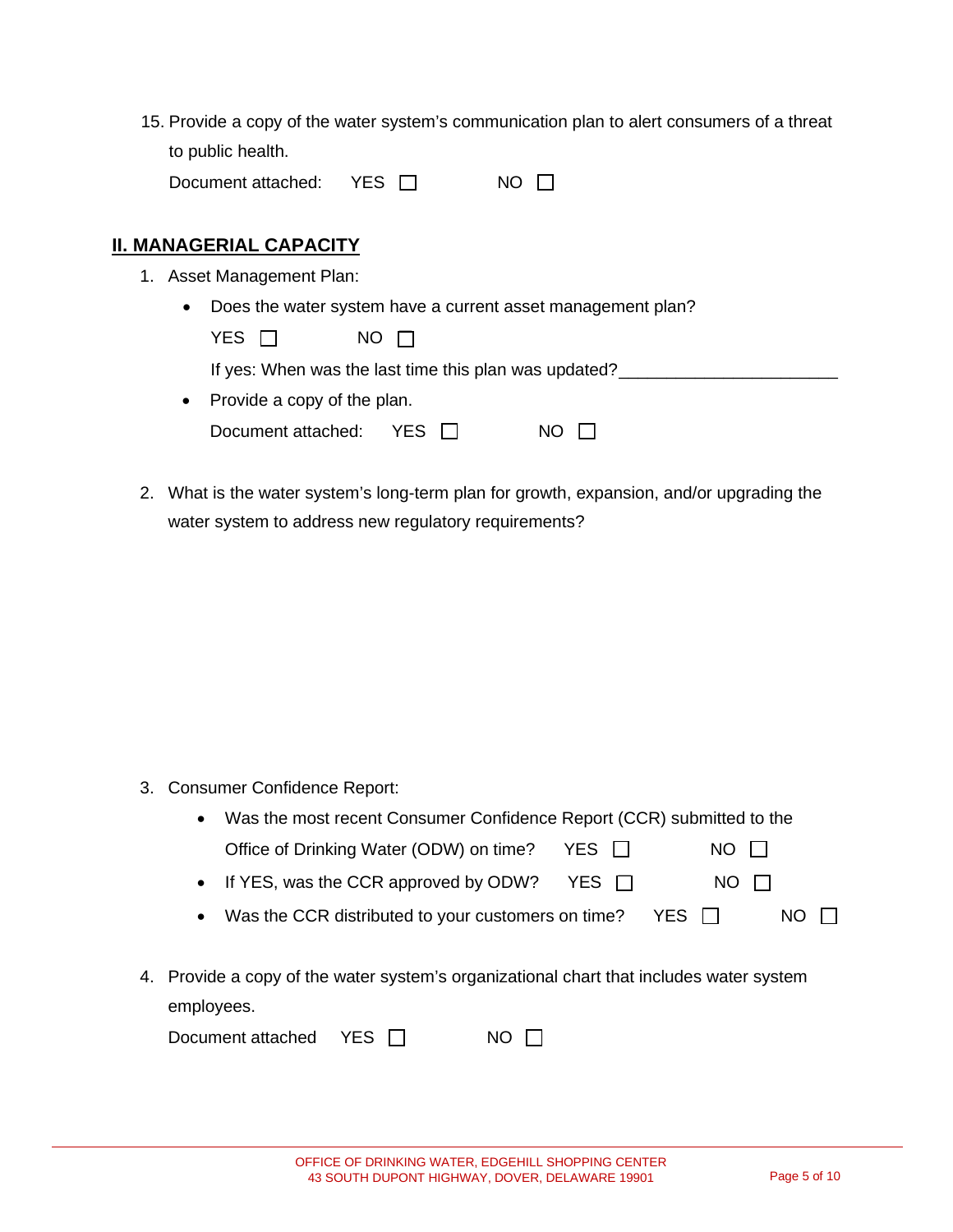5. Does the PWS have a policy to include background checks on newly hired personnel?

| YES N                                 | $NO$ $\Box$ |             |  |
|---------------------------------------|-------------|-------------|--|
| If YES, provide a copy of the policy. |             |             |  |
| Document attached: $YES \Box$         |             | $NO$ $\Box$ |  |

- 6. Provide a copy of exit procedures for personnel that choose to, or are required to terminate their employment with the water system. Document attached: YES <del>□</del> NO □
- 7. Licensed Water Operator information (if there are several operators, indicate which operator is the Direct Responsible Charge as specified in Delaware Regulations):

| Name of Operator | License # | <b>Expiration Date</b> | Endorsements | <b>DRC</b><br>(Y/N) |
|------------------|-----------|------------------------|--------------|---------------------|
|                  |           |                        |              |                     |
|                  |           |                        |              |                     |
|                  |           |                        |              |                     |
|                  |           |                        |              |                     |

- 8. Are there sufficient water operators with appropriate endorsements to cover each shift and to cover for staff on leave? : YES  $\Box$  NO  $\Box$
- 9. Provide the number of hours an operator(s) is employed at the water system to conduct activities related to the operation of the water system: \_
- 10. Briefly describe how water operators are consulted on a regular basis about the condition and/or needs of the water system?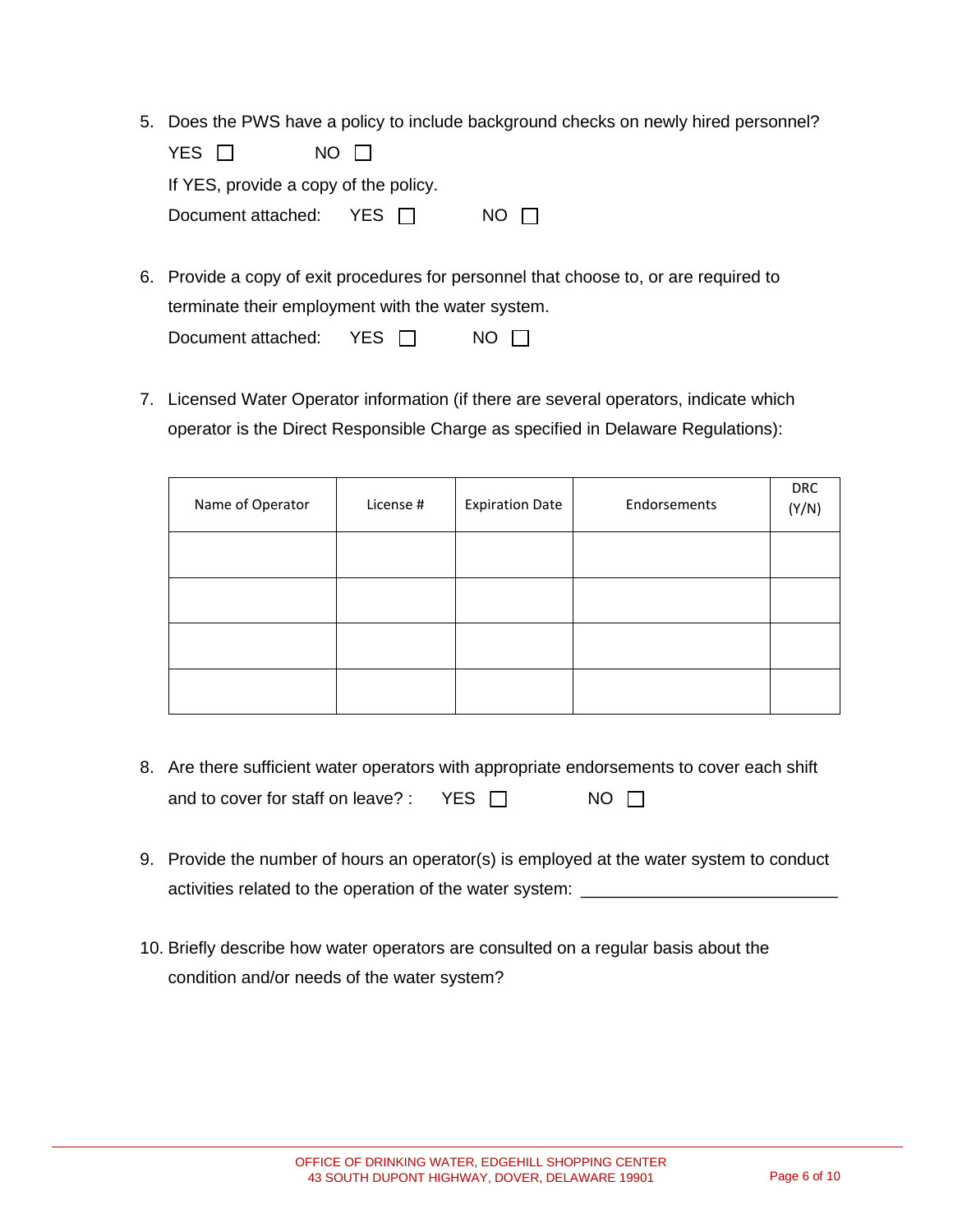11. Are water system employees provided with written job descriptions?

| YES □                     | NO IT |                                                                                         |
|---------------------------|-------|-----------------------------------------------------------------------------------------|
|                           |       | If YES – provide a copy of the job description for either your Water Operator or Direct |
| Responsible Charge.       |       |                                                                                         |
| Document attached: YES II |       | NO.                                                                                     |

- 12. Source Water and Well Head Protection:
	- List any considerations the water system has made based upon the Source Water Assessment provided by Delaware Department of Natural Resources and Environmental control. A copy of the public water system's assessment can be found at:<http://delawaresourcewater.org/assessments/>

- If the water system is using a ground water source, has it developed a well head protection plan? YES □ NO □ If YES – provide a copy of the well head protection plan. Document attached: YES □ NO □
- 13. What is the percentage of non-revenue water and how were these figures determined?

*(Non-revenue water is water that is not billed and no payment is received. It can be either authorized, or result from apparent and real losses. Unbilled Authorized Consumption is a component of non-revenue water and consists of unbilled metered consumption and unbilled unmetered consumption)*

14. Does an interconnection exist with a neighboring public water system?

| YES □ | NO IT                                                     |             |
|-------|-----------------------------------------------------------|-------------|
|       | If NO, is an interconnection being considered? YES $\Box$ | $NO$ $\Box$ |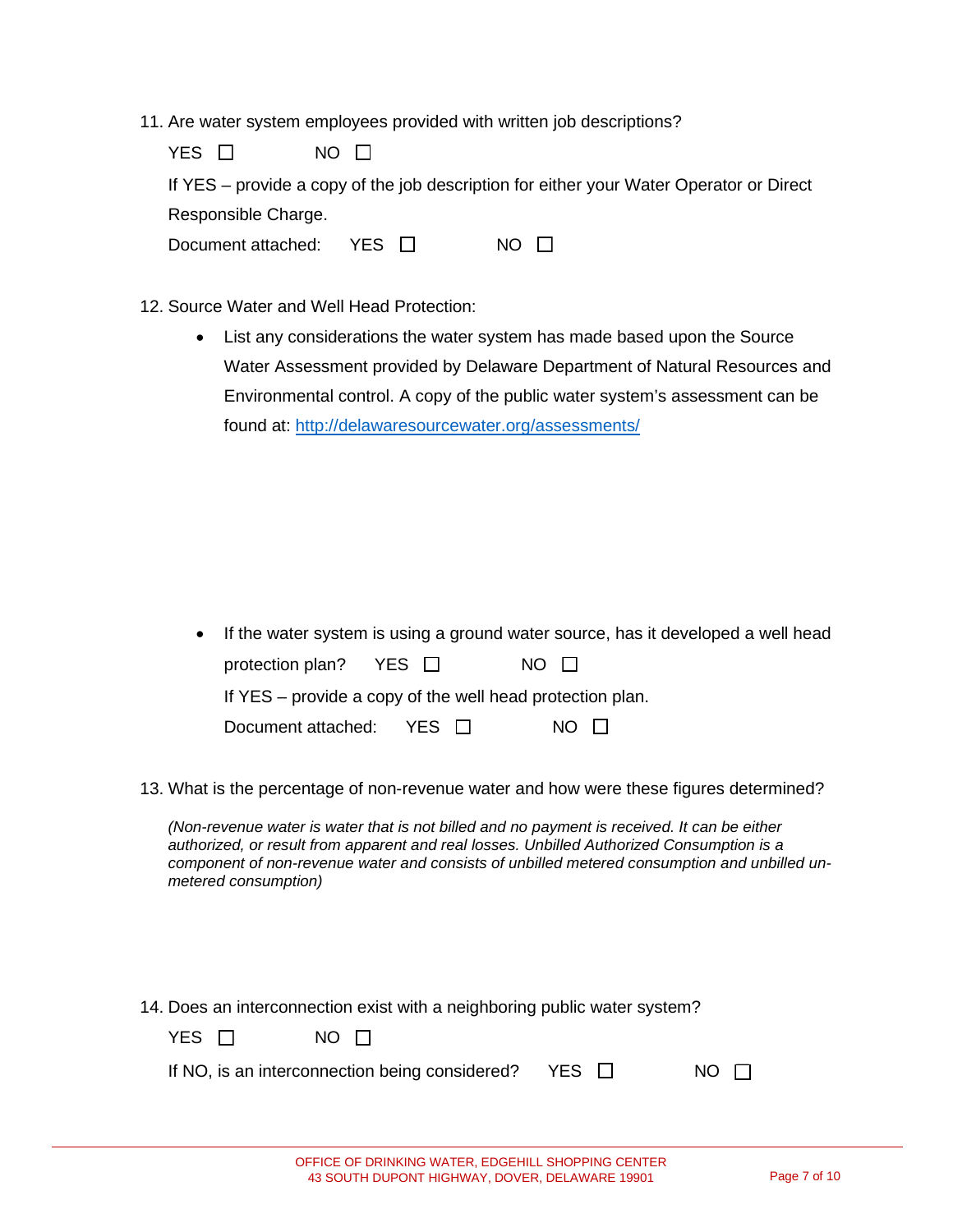15. Is the system a member of the Delaware Water/Wastewater Agency Response

Network? YES □ NO □

16. Water System Records:

Are water system records secure and accessible to appropriate water system staff?

| YES. | NO |  |
|------|----|--|
|------|----|--|

If YES, briefly describe how the records are secured.

17. MUNICIPAL OWNED PUBLIC WATER SYSTEMS: Provide documentation that elected officials have agreed to proceed with this loan application as stated herein. (Meeting minutes are acceptable documentation).

Document attached: YES □ NO □

18. Provide a copy of the water system's risk and resiliency assessment *(as required under Americas' Water Infrastructure Act of 2018).* 

Document attached: YES □ NO □

19. Provide a copy of the water system's emergency response plan *(as required under Americas' Water Infrastructure Act of 2018).*  Document attached: YES □ NO □

### **III. FINANCIAL CAPACITY**

1. Is the water system funded and fiscally managed as a separate fund?

YES □ NO □

• If "YES," provide a brief explanation as to how the water system funded and fiscally managed as a separate fund.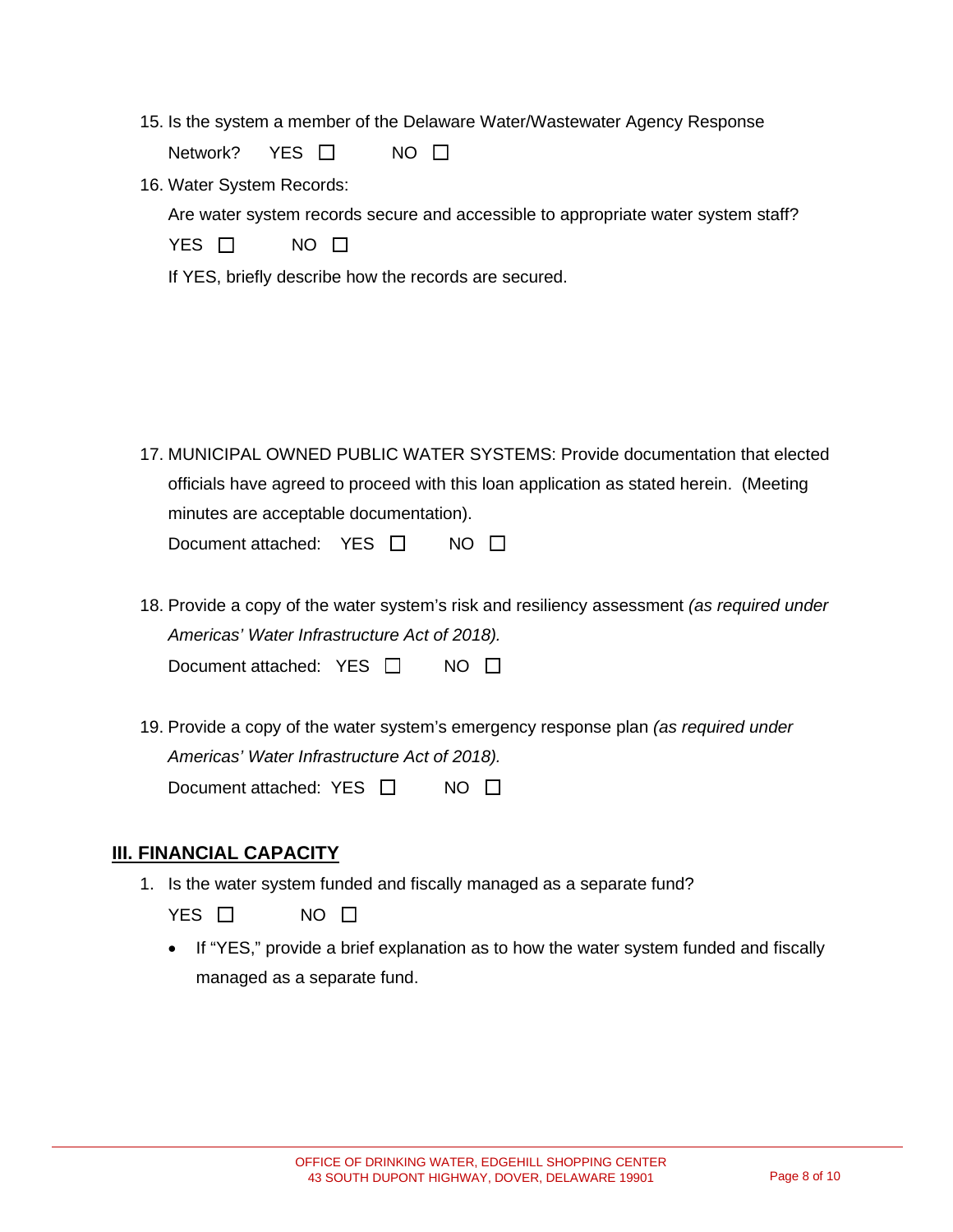- If "NO," provide a brief explanation as to how the water system funds are managed?
- 2. Provide a brief explanation as to how the operating reserve, capital reserve, and emergency reserve are funded, audited, and maintained.

3. At the time of this application, does the water system have enough emergency reserve funding from which to draw in the event of an emergency? YES  $\Box$  NO  $\Box$ If NO, Does the water system have an existing line of credit to draw from in the event of an emergency? (list credit provider and amount of the line of credit)

- 4. How are customers with delinquent payments addressed?
- 5. Water Rate Structure:
	- How often is the water rate structure reviewed?
	- When was the water rate structure last reviewed?
	- Do revenues from water billing provide adequate funds to meet the water system's annual operating expenses? YES □ NO □ If NO, provide a brief explanation as to how the water system expects to manage this issue (*next page*).